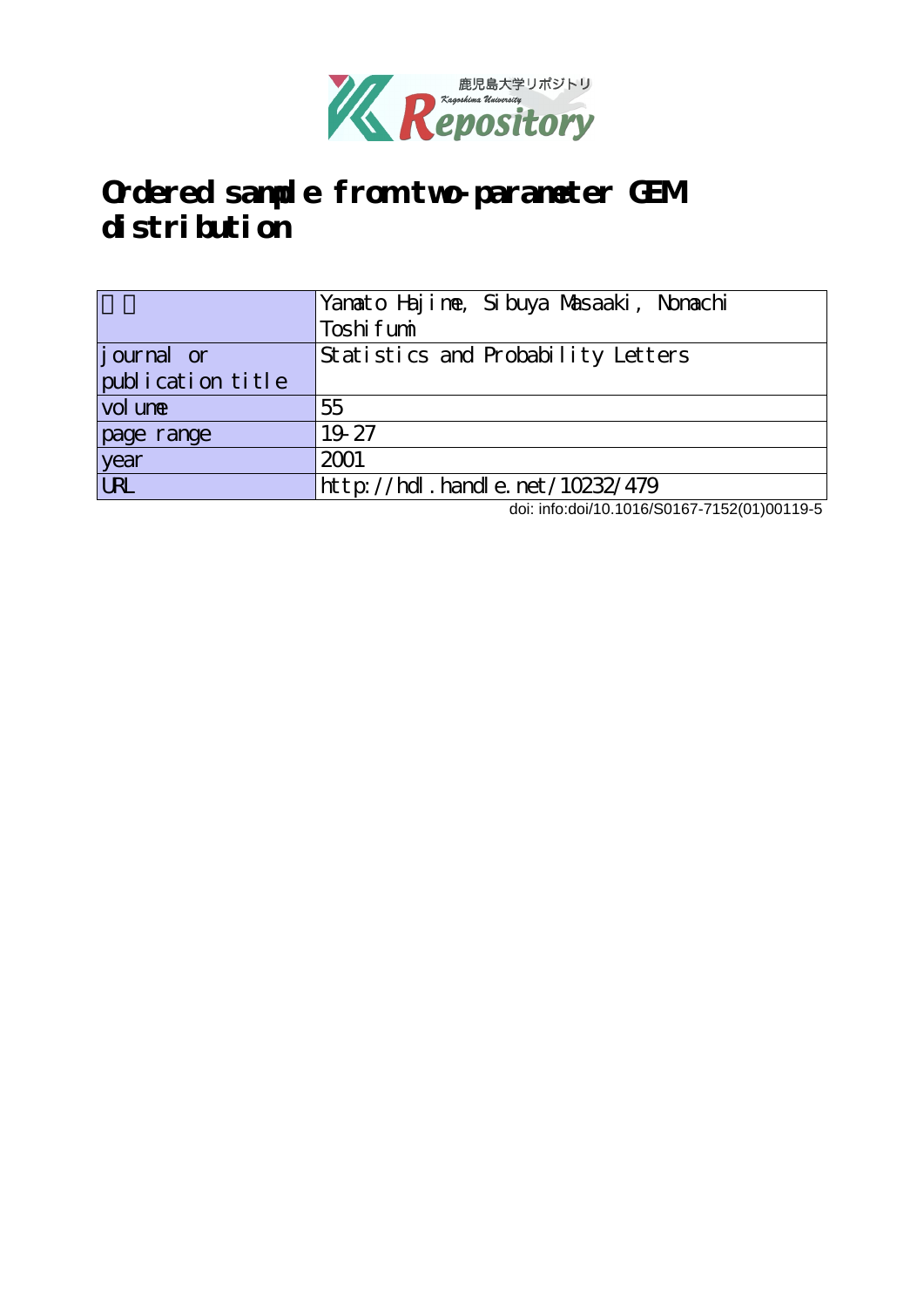## **Ordered sample from two-parameter GEM distribution**

|                   | Yanato Hajime, Sibuya Masaaki, Nonachi     |
|-------------------|--------------------------------------------|
|                   | Toshi fumi                                 |
| journal or        | Statistics and Probability Letters         |
| publication title |                                            |
| vol une           | 55                                         |
| page range        | 19.27                                      |
| URL               | $ht$ p: //hdl. handle. net /10232/00006238 |

doi: 10.1016/S0167-7152(01)00119-5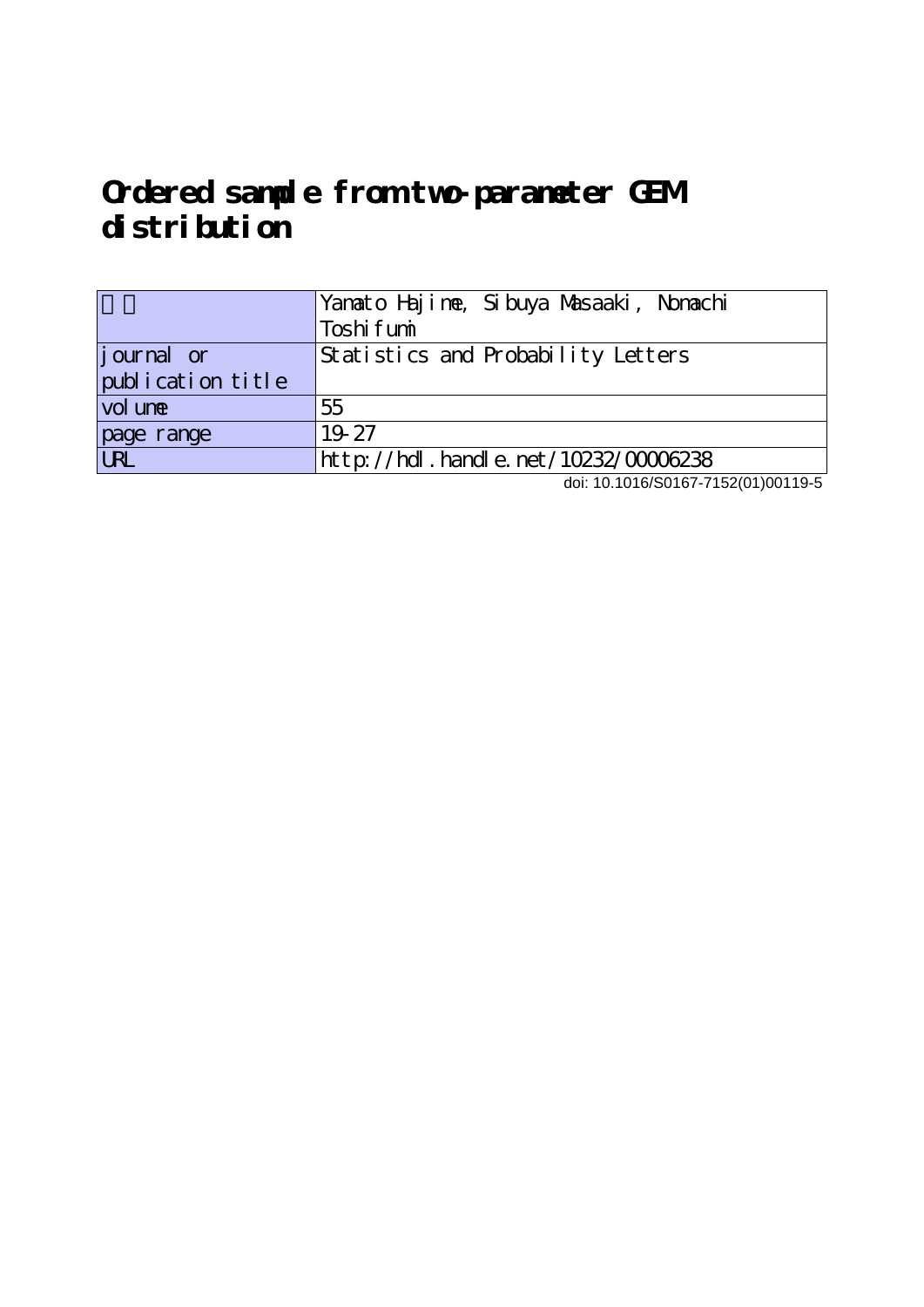### ORDERED SAMPLE FROM TWO-PARAMETER GEM DISTRIBUTION

Hajime Yamato<sup>a,∗</sup>, Masaaki Sibuya<sup>b</sup> and Toshifumi Nomachi<sup>c</sup>

<sup>a</sup> *Dept. of Math. and Comp. Sci., Kagoshima Univ., Kagoshima 890-0065, Japan* <sup>b</sup> *Takachiho University, Suginami-ku, Tokyo 168-8508, Japan*

<sup>c</sup> *Grad. School of Sci. and Engin., Kagoshima Univ., Kagoshima 890-0065, Japan: and Miyakonojo Col. of Tech., Miyazaki 885-8567, Japan*

**Abstract**. Pitman's two-parameter GEM distribution is characterized by the product moments. Based on that, sampling distributions of some statistics of a random sample from the two-parameter GEM distribution is derived. The main statistics are the frequencies of categories in a sample in the order of appearance, the intervals between new categories and number of distinct categories.

Key words and phrases: C-number, Donnelly-Tavaré-Griffiths formula, GEM distribution, Generalized Stirling numbers, Pitman sampling formula, Residual allocation model.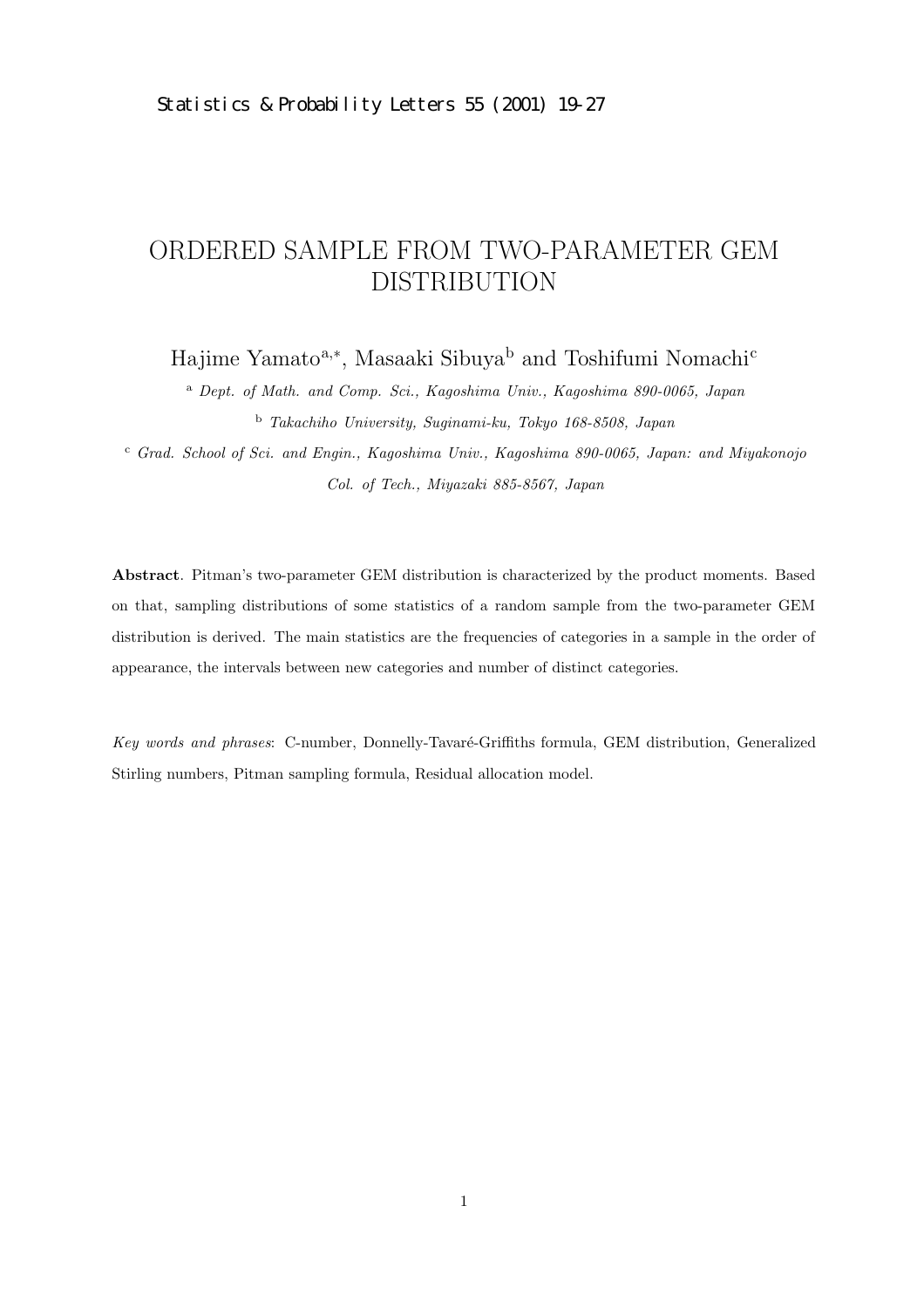### **1 Introduction and GEM distribution**

Let  $(W_j)_{j=1}^{\infty}$  be a sequence of independent random variables, with  $W_j$  following the beta distribution Be  $(1 - \alpha, \theta + j\alpha)$ ,  $j \in \mathcal{N} = \{1, 2, \dots\}$ ,  $(0 \leq \alpha < 1, \theta > -\alpha)$ . Let the standard simplex of the infinite dimension be denoted by

$$
\Delta = \left\{ (p_j)_{j=1}^{\infty}; \, p_j \ge 0, \, j \in \mathcal{N}, \, \sum_{j \in \mathcal{N}} p_j = 1 \right\}.
$$

A random vector  $\mathbf{Z} = (Z_j)_{j=1}^\infty$  on  $\Delta$  is a transform of  $(W_j)_{j=1}^\infty$  by the residual allocation, Patil and Taillie (1977) and Pitman (1996a):

$$
Z_1 = W_1
$$
, and  $Z_j = (1 - W_1) \cdots (1 - W_{j-1}) W_j$ ,  $j = 2, 3, \ldots$  (1)

Note that  $Z_1 + \cdots + Z_j + (1 - W_1) \cdots (1 - W_j) = 1$ . The distribution of **Z**, in the case  $\alpha = 0$ , is known as the GEM (Generalized Engen-McClosky) distribution. See, e.g. Johnson et al. (1997) or Pitman and Yor (1997). Hence, we call the distribution of *Z*, defined by (1), the *two-parameter GEM distribution*, and express it as  $GEM(\theta, \alpha)$ .

Regard **Z** of GEM  $(\theta, \alpha)$  as a sequence of random probabilities of an infinite number of categories indexed by N, and let  $X = (X_1, \ldots, X_n)$  be a random sample from Z, that is, an i.i.d. sequence on  $\mathcal{N}^n$ , with the random probabilities:

$$
P\left(\mathbf{X} = (x_1, \ldots, x_n) \mid \mathbf{Z} = (z_1, z_2, \ldots)\right) = \prod_{j=1}^n z_{x_j}, \quad x_j \in \mathcal{N}, \quad j = 1, \ldots, n, \quad (z_1, z_2, \ldots) \in \Delta. \tag{2}
$$

In this paper, GEM  $(\theta, \alpha)$  is characterized by its product moments, and sampling distributions of some statistics of a random sample *X* are obtained based on the characterization. The main statistics are the frequencies of categories in a sample in the order of appearance, the intervals between new categories and the number of distinct observations. Three theorems on the sampling distributions are stated in Section 2, and their proofs and related results are given in Sections 3–5.

For  $GEM(\theta, 0)$  the frequencies of categories in a sample from  $Z$  in the order of their sequence numbers were discussed by Donnelly and Joyce (1991), and Yamato and Nomachi (1997). The distribution of ordered frequencies of a sample in the order of appearance was discussed by Sibuya and Yamato (1995).

#### **2 Main results on sampling distributions**

For a random sample  $X = (X_1, \ldots, X_n)$  from GEM  $(\theta, \alpha)$ , the following statistics are defined. First, a sequence  $(B_1, \ldots, B_n)$  is defined by

$$
B_1 := 1
$$
 and  $B_j := \prod_{i=1}^{j-1} I[X_j \neq X_i], \quad j = 2, ..., n,$  (3)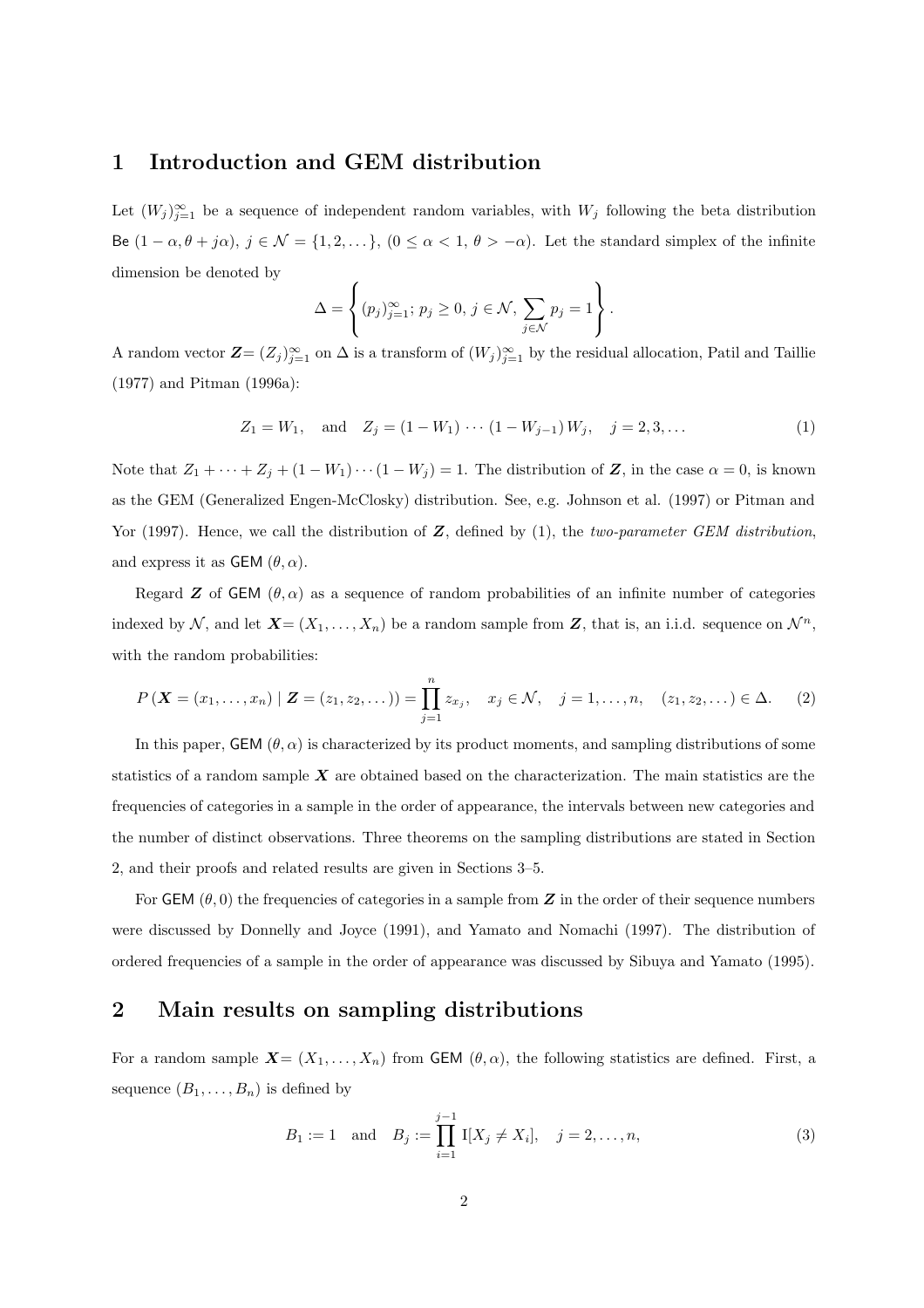where I[ $\cdot$ ] is 1 if the bracketed event is true and 0 if false. That is,  $B_j = 1$  if  $X_j$  is a new category, or a new number, and  $= 0$  otherwise.

$$
K_n := \sum_{j=1}^n B_j = 1 + \sum_{j=2}^n \mathbb{I}[X_j \neq X_k, k = 1, \dots, j-1],
$$
\n(4)

is the number of different categories of X. A realization  $K_n = k$  is sometimes assumed without explicitly being mentioned.

$$
\nu_1 := 1
$$
, and  $\nu_j := \min \left\{ \ell \, ; \, \sum_{i=1}^{\ell} B_i = j \right\}, \quad j = 2, \ldots, k$ ,

is the 'time' when the *j*-th category appears first in  $X$ , and the *j*-th category is denoted by

$$
\widetilde{X_j} := X_{\nu_j}, \quad j = 1, \ldots, k.
$$

Especially,  $\widetilde{X}_1 = X_1$ . The number of components which are equal to  $\widetilde{X}_j$  is denoted by

$$
C_{nj} := \sum_{i=1}^{n} \mathbb{I}[X_i = \widetilde{X}_j], \quad j = 1, ..., k.
$$
 (5)

The number of components between new categories, or the 'waiting time' for a new category, is defined by

$$
D_{nj} := \nu_{j+1} - \nu_j, \quad 1 \le j < k, \quad \text{and} \quad D_{n,1} := n, \quad \text{if } k = 1. \tag{6}
$$

That is,  $D_{n1}$  is the number of observations before  $\widetilde{X}_2$ , and  $D_{nj}$  is the number of observations between  $\widetilde{X}_j$  and  $\widetilde{X}_{j+1}$  including the former. If  $k > 1$ ,

" 
$$
D_{nj} = d_j
$$
,  $j = 1, ..., k - 1$ "  $\Leftrightarrow$  "  $\widetilde{X}_j = X_{\nu_j} = X_{d_1 + \dots + d_{j-1} + 1}$ ,  $j = 2, ..., k$ ",

and  $d_1 + \cdots + d_{k-1} < n$ . The 'still waiting time' is similarly defined by

$$
D_{nk} := n - \nu_k + 1
$$
, if  $k > 1$ , and  $D_{n1} := n$ ,

as a convention.

The main results of this paper are as follows.

**Theorem 1** Let *Z* be a random vector of GEM  $(\theta, \alpha)$ , and *X* be a sample of size n from **Z***.* The joint *probability distribution of the number*  $K_n$  *of distinct observations*  $\widetilde{X}_j$  *of*  $X$ *, and the number*  $C_{nj}$  (5) *of observations which are the same as*  $\widetilde{X}_j$ ,  $j = 1, \ldots, K_n$ , in **X** *is* 

$$
P(K_n = k, C_{n1} = c_1, ..., C_{nk} = c_k) = \frac{n! \theta^{[k:\alpha]}}{\theta^{[n]}} \prod_{i=1}^k \frac{(1-\alpha)^{[c_i-1]}}{(\sum_{j=i}^k c_j)(c_i-1)!},
$$
(7)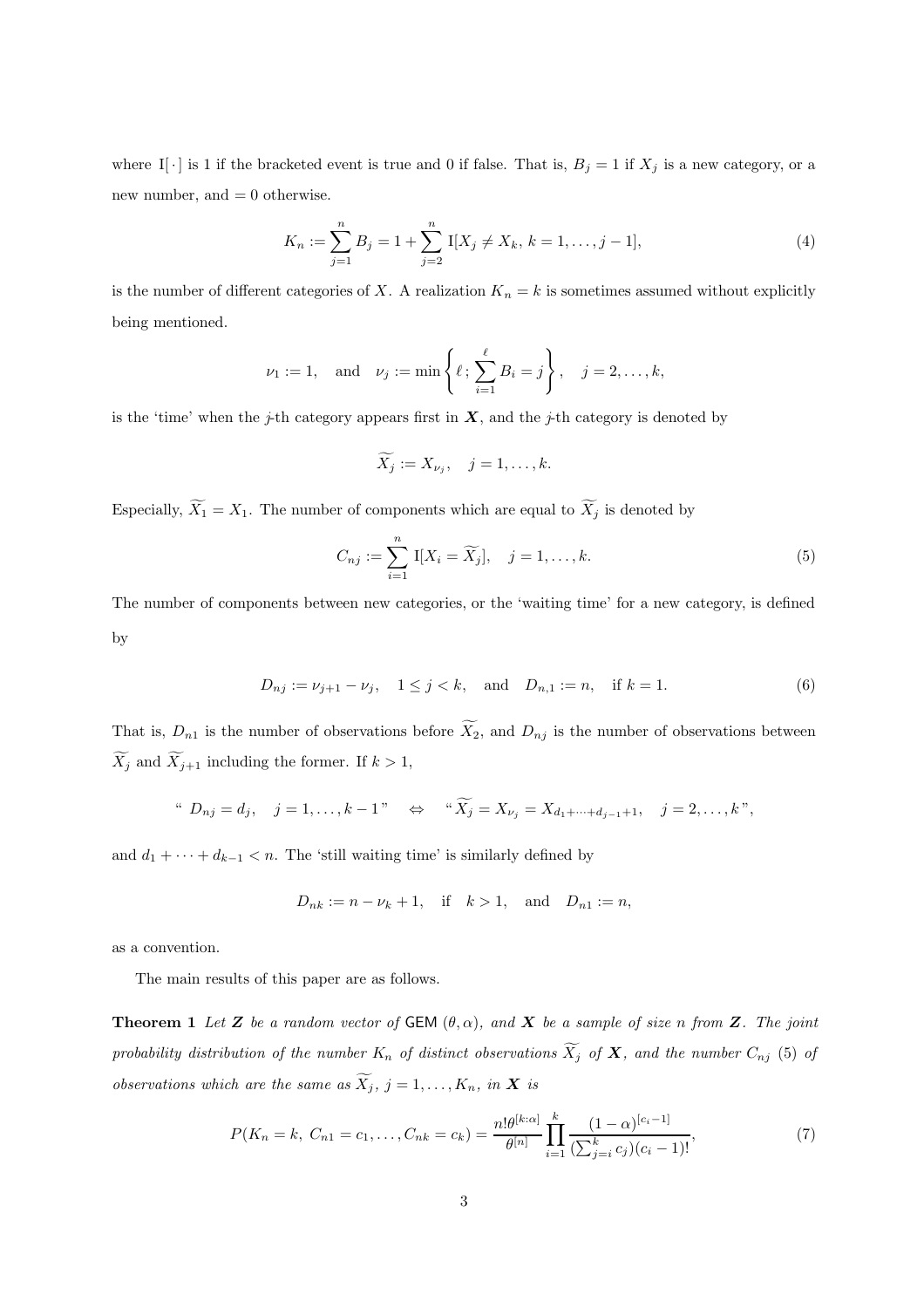*where*  $1 \leq k \leq n$ ,  $c_j > 0$ ,  $j = 1, ..., k$ ;  $c_1 + \cdots + c_k = n$ ;  $x^{[j]} = x(x+1)\cdots(x+j-1)$  *and*  $\theta^{[k:\alpha]} =$  $\theta(\theta + \alpha) \cdots (\theta + (k-1)\alpha).$ 

*Conversely, let*  $Z$  *be a random vector on*  $\Delta$ *, and*  $X$  *be a random sample from*  $Z$ *. If the components of Z do not tie a.s., and the joint distribution of*  $(K_n, C_{n1}, \ldots, C_{nK_n})$  has the distribution (7), then the *size-biased permutation*  $V$  *of*  $Z$  *has* GEM  $(\theta, \alpha)$ *.* 

The distribution (7), in the case  $\alpha = 0$ , is known as DTG (Donnelly-Tavaré-Griffiths) sampling formula, and we call (7) as the *two-parameter DTG distribution*, and express it as DTG  $(\theta, \alpha)$ .

In the following two theorems, statistics are assumed of a sample *X* of size n from a random GEM ( $\theta$ ,  $\alpha$ ) vector.

**Theorem 2** *The joint distribution of*  $K_n$  *and*  $D_{nj}$ *,*  $j = 1, \ldots, k - 1$ *,* (6*), is* 

$$
P(K_n = k, D_{n1} = d_1, ..., D_{n,k-1} = d_{k-1}) = \frac{\theta^{[k:\alpha]}}{\theta^{[n]}} \prod_{i=1}^k (1 - i\alpha + \sum_{j=1}^{i-1} d_j)^{[d_i - 1]},
$$
\n(8)

*where*  $d_k = n - (d_1 + \cdots + d_{k-1}) > 0$ *.* 

For  $\alpha = 0$ , this distribution is called as DTG II formula (Yamato (1997)), and we term it the *twoparameter DTG II distribution*, and express it as DTG II  $(\theta, \alpha)$ .

**Theorem 3** *The number*  $K_n$  (4) *of different categories has the probability distribution,* 

$$
P(K_n = k) = \frac{\theta^{[k:\alpha]}}{\theta^{[n]}} \frac{c(n,k;\alpha)}{\alpha^k}, \quad k = 1, 2, \dots, n,
$$
\n(9)

*where*  $c(n, k; \alpha) = (-1)^{n-k} C(n, k; \alpha)$ *, and*  $C(n, k; \alpha)$  *is the C-number of Charalambides and Singh* (1988).

This is a marginal distribution of (7) and (8). Pitman (1999) derived the distribution (9) of  $K_n$  by a different method.

The *C-number* is a type of generalized Stirling number defined by the polynomial identity

$$
(st)^{(n)} = \sum_{k=1}^{n} C(n,k;s) t^{[k]}, \quad t^{(k)} = t(t-1) \cdots (t-k+1),
$$

or equivalently  $(st)^{[n]} = \sum_{k=1}^{n} c(n, k; s) t^{[k]}$ . In terms of the unsigned Stirling number of the first kind  $\begin{bmatrix} n \\ m \end{bmatrix}$ , and the Stirling number of the second kind  $\begin{Bmatrix} n \\ m \end{Bmatrix}$ ,

$$
\frac{c(n,k;\alpha)}{\alpha^k} = \sum_{r=k}^n \begin{bmatrix} n \\ r \end{bmatrix} \begin{Bmatrix} r \\ k \end{Bmatrix} (-\alpha)^{r-k},
$$

and  $c(\cdot, \cdot; \cdot)$  satisfies the recurrence formula

$$
c(n+1,k;s) = (n-k s) c(n,k;s) + s c(n,k-1;s),
$$
\n(10)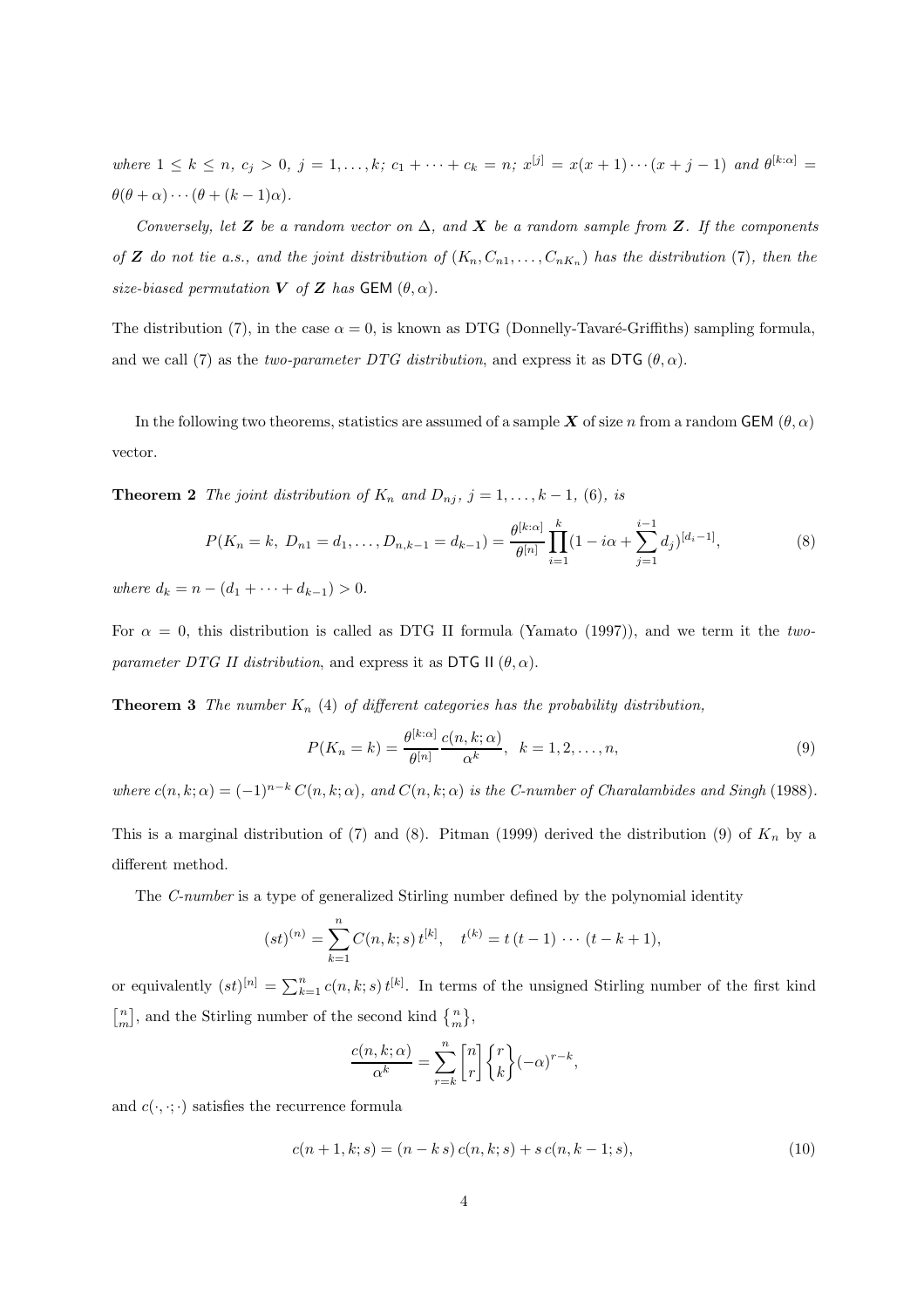with the initial conditions  $c(0, 0; s) = 1$ ,  $c(n, 0; s) = 0(n > 0)$ , and  $c(0, k; s) = 0(k > 0)$ ,  $\forall s$ . See Pitman (1999) and Yamato and Sibuya (2000) for further discussions.

#### **3 Two-parameter DTG distribution**

The two-parameter GEM distribution is characterized as follows.

**Proposition 1** *A random vector*  $V = (V_1, V_2, \dots)$  *on*  $\Delta$  *has* GEM  $(\theta, \alpha)$  *if and only if* 

$$
E[V_1^{c_1-1}(1-V_1)V_2^{c_2-1}(1-V_1-V_2)V_3^{c_3-1}\cdots(1-V_1-\cdots-V_{k-1})V_k^{c_k-1}]
$$
  
= 
$$
\frac{\theta^{[k:\alpha]}}{\theta^{[c_1+\cdots+c_k]}}\prod_{i=1}^k(1-\alpha)^{[c_i-1]}, \quad \forall k, c_1, \ldots, c_k \in \mathcal{N}.
$$
 (11)

For GEM  $(\theta, 0)$ , this proposition was shown by Sibuya and Yamato (1995).

**Proof.** Recall that a beta distribution with any parameter is uniquely determined by its moments, and that for a random variable U of the beta distribution Be  $(a, b)$ ,  $E[U^r(1-U)^s] = a^{[r]}b^{[s]}/(a+b)^{[r+s]}$ . If  $V = (V_1, V_2, \dots)$  is a GEM  $(\theta, \alpha)$  random vector, then (11) is obtained directly from this moment and (1).

Conversely, assume (11), which is, with  $k = 1$ ,  $E[V_1^{c_1-1}] = (1 - \alpha)^{[c_1-1]}/(1 + \theta)^{[c_1-1]}$  meaning that  $V_1$  has Be  $(1 - \alpha, \theta + \alpha)$ . To advance the induction step from  $k = j$  to  $j + 1$ , assume that  $V_1,V_2/(1-V_1),\ldots,V_j/(1-V_1-\cdots-V_{j-1})$  are independent and have Be  $(1-\alpha,\theta+\alpha)$ , Be  $(1-\alpha,\theta+2\alpha)$ , ..., Be  $(1 − \alpha, \theta + j\alpha)$ , respectively. The expression (11) with  $k = j + 1$  can be written as

$$
E[V_1^{c_1-1}(1 - V_1)^{c_2 + \dots + c_{j+1}}(\frac{V_2}{1 - V_1})^{c_2-1}(1 - \frac{V_2}{1 - V_1})^{c_3 + \dots + c_{j+1}} \dots
$$
  

$$
(\frac{V_j}{1 - V_1 - \dots - V_{j-1}})^{c_j-1}(1 - \frac{V_j}{1 - V_1 - \dots - V_{j-1}})^{c_{j+1}}(\frac{V_{j+1}}{1 - V_1 - \dots - V_j})^{c_{j+1}-1}]
$$
  

$$
= E[V_1^{c_1-1}(1 - V_1)^{c_2 + \dots + c_{j+1}}]E[(\frac{V_2}{1 - V_1})^{c_2-1}(1 - \frac{V_2}{1 - V_1})^{c_3 + \dots + c_{j+1}}] \dots
$$
  

$$
E[(\frac{V_j}{1 - V_1 - \dots - V_{j-1}})^{c_j-1}(1 - \frac{V_j}{1 - V_1 - \dots - V_{j-1}})^{c_{j+1}}]E[B_{j+1}^{c_{j+1}-1}],
$$

where  $c_1,\ldots,c_{j+1}$  are positive integers and  $B_{j+1}$  is a Be  $(1-\alpha,\theta+(j+1)\alpha)$  random variable. In the above relation, replace  $c_1$  to  $c_1 + l_1$  and sum over  $l_1 = 1, 2, \ldots$ . Then after repeating these calculations  $c_2 + \cdots + c_{j+1}$  times, the term  $(1 - V_1)^{c_2 + \cdots + c_{j+1}}$  disappears in both sides. Similarly for  $i = 2, \ldots, j$ , replace  $c_i$  by  $c_i + l_i$  and sum over  $l_i = 1, 2, \ldots$ . Then after repeating these calculations  $c_{i+1} + \cdots + c_{j+1}$ times, we obtain

$$
E[V_1^{c_1-1}(\frac{V_2}{1-V_1})^{c_2-1}\cdots(\frac{V_j}{1-V_1-\cdots-V_{j-1}})^{c_j-1}(\frac{V_{j+1}}{1-V_1-\cdots-V_j})^{c_{j+1}-1}]
$$
  
= 
$$
E[V_1^{c_1-1}]E[(\frac{V_2}{1-V_1})^{c_2-1}]\cdots E[(\frac{V_j}{1-V_1-\cdots-V_{j-1}})^{c_j-1}]E[B_{j+1}^{c_{j+1}-1}], \quad \forall c_1,\ldots,c_{j+1} \in \mathcal{N}.
$$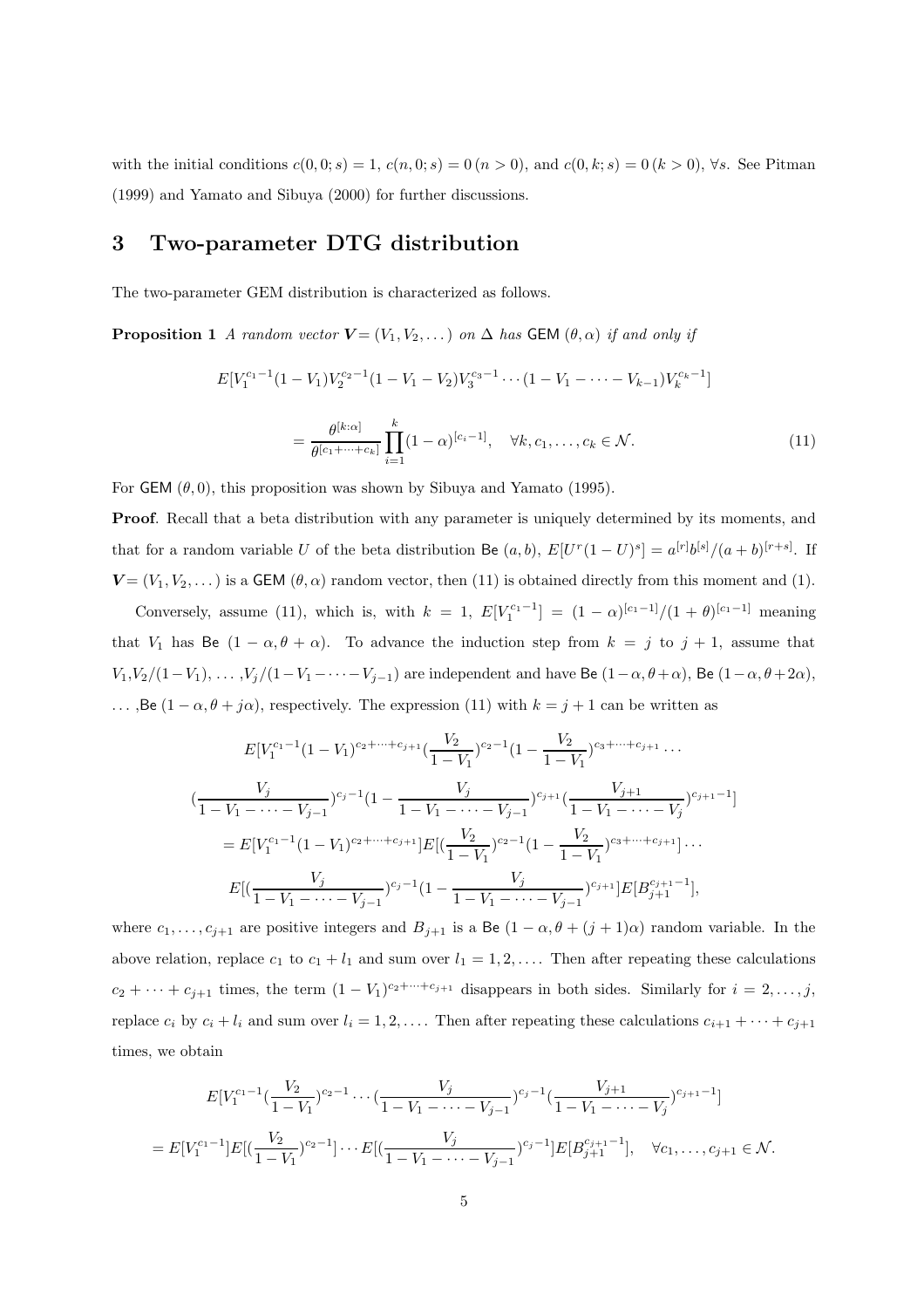Hence,  $V_1, V_2/(1 - V_1), \ldots, V_j/(1 - V_1 - \cdots - V_{j-1}), V_{j+1}/(1 - V_1 - \cdots - V_j)$  are independent and  $V_{j+1}/(1-V_1-\cdots-V_j)$  has Be  $(1-\alpha, \theta+(j+1)\alpha)$ , and the induction is complete.  $\Box$ 

Let *X* be a sample of a random vector *Z* on  $\Delta$ , and let  $V = (V_1, V_2, \dots)$  be the size-biased permutation of *Z*. Because of (2) and (1), it is shown in Lemma 3 of Sibuya and Yamato (1995), that

$$
P(K_n = k, X_1 = \dots = X_{c_1}, X_{c_1+1} = \dots = X_{c_1+c_2}, \dots, X_{c_1+\dots+c_{k-1}+1} = \dots = X_{c_1+\dots+c_k})
$$
(12)  
=  $E[V_1^{c_1-1}(1-V_1)V_2^{c_2-1}(1-V_1-V_2)V_3^{c_3-1}\cdots(1-V_1-\dots-V_{k-1})V_k^{c_k-1}], \quad \forall c_1, \dots, c_k \in \mathcal{N}.$ 

Assume *V* has GEM  $(\theta, \alpha)$ . Since GEM  $(\theta, \alpha)$  distribution is invariant under size-biased permutation (Pitman (1996a)), the assumption that  $V = (V_1, V_2, \dots)$  has GEM  $(\theta, \alpha)$  includes the case where **Z** itself is GEM  $(\theta, \alpha)$ . Note that none of the components of **Z** tie almost surely if  $W_1, W_2, \ldots$  are independent and have continuous distributions (Gnedin(1998)).

**Proposition 2** *For any integers*  $k$  ( $1 \leq k \leq n$ ) *and*  $c_1, \ldots, c_k \in \mathcal{N}$  *satisfying*  $c_1 + \cdots + c_k = n$ ,

$$
P(K_n = k, X_1 = \dots = X_{c_1}, X_{c_1+1} = \dots = X_{c_1+c_2}, \dots, X_{c_1+\dots+c_{k-1}+1} = \dots = X_{c_1+\dots+c_k})
$$

$$
= \frac{\theta^{[k:\alpha]}}{\theta^{[n]}} \prod_{i=1}^k (1-\alpha)^{[c_i-1]}.
$$
(13)

Now we are ready to prove Theorem 1. The probability (13) depends only on k and  $c_1, \ldots, c_k$ , and does not depend on  $(\widetilde{X}_1,\ldots,\widetilde{X}_n)$  nor arrangements of  $(X_1,\ldots,X_n)$ . Hence, the number of arrangements such that  $(C_{n1},...,C_{nk}) = (c_1,...,c_k)$  is  $\begin{pmatrix} n-1 \\ c_1 - 1 \end{pmatrix}$  $\binom{n-c_1-1}{n}$  $c_2 - 1$  $\bigg) \cdots \left( \begin{array}{c} n - c_1 - \cdots - c_{k-1} - 1 \\ c_k - 1 \end{array} \right)$  $\setminus$ . Multiply (13) by the number of arrangements to get (7).

Conversely, suppose that a random vector  $Z$  on  $\Delta$  has components which do not tie almost surely. Suppose that the statistics  $(K_n, C_{n1}, \ldots, C_{nK_n})$  of a sample from *Z* has DTG  $(\theta, \alpha)$ . It means that (13) is valid, hence (12) and (11) are also valid. Hence, by Proposition 1, the size-biased permutation has GEM  $(\theta, \alpha)$ , and Theorem 1 is proved.

The results stated in Proposition 1, Proposition 2 and Theorem 1 are stated in formulae (7) and (8) of Pitman (1995) in a different context.

#### **4 Intervals between new observations**

Because of the independence of the sample  $\boldsymbol{X}$  given  $\boldsymbol{Z}$ , from (13),

$$
P(K_{n+1} = k, X_1 = \dots = X_{c_1}, \dots, X_{n-c_k+1} = \dots = X_n, X_{n+1} = X_{c_1 + \dots + c_j})
$$

$$
=\frac{c_j-\alpha}{\theta+n}P(K_n=k, X_1=\cdots=X_{c_1}, X_{c_1+1}=\cdots=X_{c_1+c_2},\ldots, X_{n-c_k+1}=\cdots=X_n), \quad 1\leq j\leq k\leq n.
$$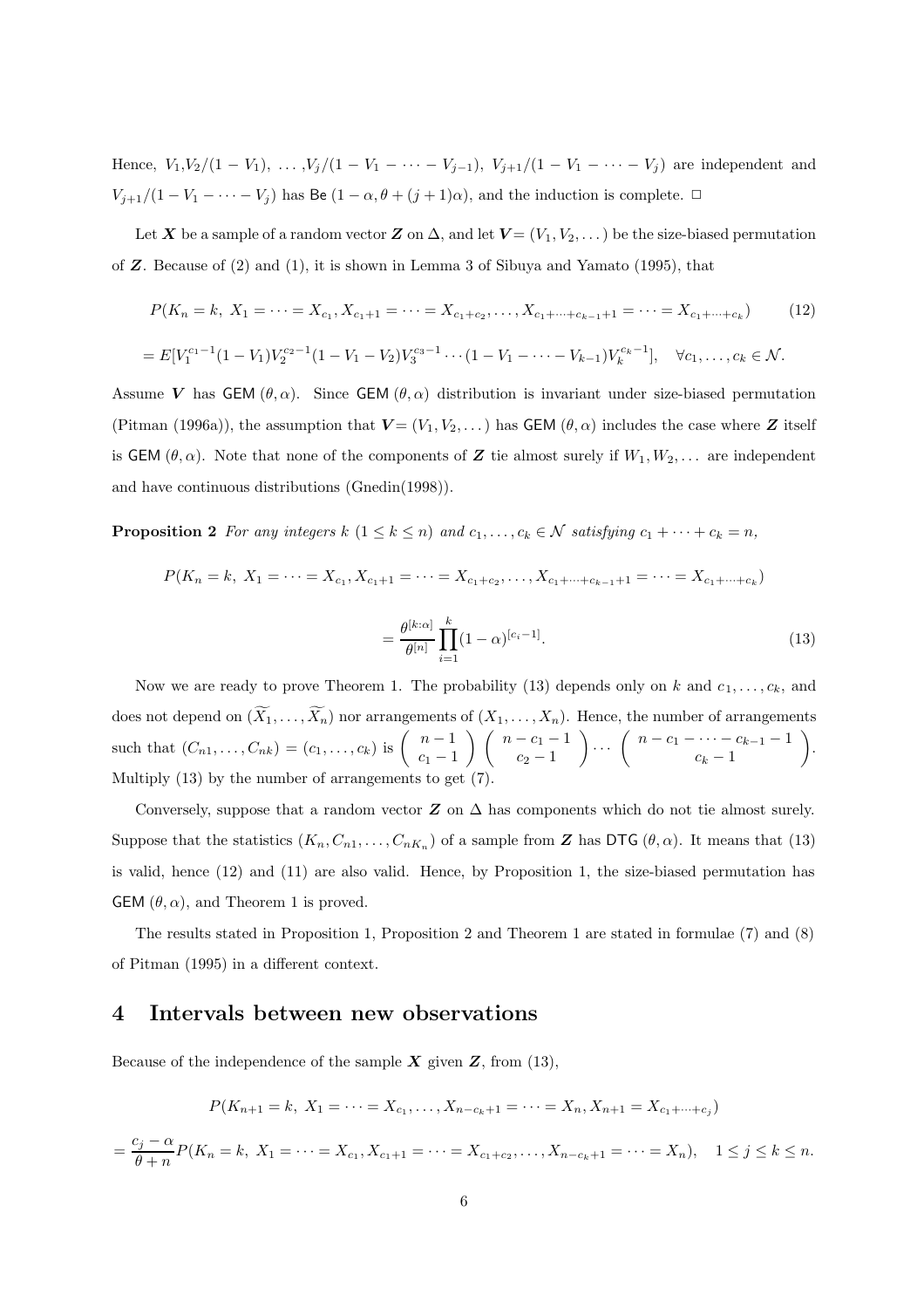Hence,

$$
P(X_{n+1} = \widetilde{X}_j \mid K_n = k, \ X_1 = \dots = X_{c_1}, X_{c_1+1} = \dots = X_{c_1+c_2}, \dots, X_{n-c_k+1} = \dots = X_n)
$$

$$
= (c_j - \alpha) / (\theta + n), \quad 1 \le j \le k \le n,
$$
(14)
$$
P(X_{n+1} \ne X_1, \dots, X_n \mid K_n = k, \ X_1 = \dots = X_{c_1}, X_{c_1+1} = \dots = X_{c_1+c_2}, \dots,
$$

$$
X_{n-c_k+1} = \dots = X_n) = (\theta + k\alpha) / (\theta + n), \quad 1 \le k \le n.
$$
(15)

The sequence  $X_1, X_2, \ldots$  as equivalent class of  $\widetilde{X}_j$ ,  $j = 1, 2, \ldots$ , is generated by an urn model, Pitman (1995, 1996b).

Consider the random binary sequence  $B_1, B_2, \ldots$ , (3). Since the conditional probabilities (14) and (15) depend only on the number  $K_n = k$  of distinct observations,

$$
P(B_{j+1} = 1 | B_1 = b_1, ..., B_j = b_j) = \frac{\theta + (b_1 + \dots + b_j)\alpha}{j + \theta},
$$
\n(16)

and

$$
P(B_{j+1} = 0 \mid B_1 = b_1, \dots, B_j = b_j) = \frac{j - (b_1 + \dots + b_j)\alpha}{j + \theta}, \quad j = 1, 2, \dots
$$
\n(17)

For  $1 \leq k \leq n$  and  $d_1, \ldots, d_{k-1} \in \mathcal{N}$ ,

$$
P(K_n = k, D_{n1} = d_1, \dots, D_{nk} = d_k) = P(B_1 = 1, B_2 = \dots = B_{d_1} = 0, B_{d_1+1} = 1, B_{d_1+2} = \dots
$$
  
=  $B_{d_1+d_2} = 0, B_{d_1+d_2+1} = 1, \dots, B_{d_1+\dots+d_{k-1}+1} = 1, B_{d_1+\dots+d_{k-1}+2} = \dots = B_{d_1+\dots+d_k} = 0).$ 

Hence, (8), or Theorem 2, is proved.

The following propositions deal with the marginal distributions of DTG  $(\theta, \alpha)$ .

**Proposition 3** *For* r *such that*  $1 \leq r < n$  *and for*  $d_1, \ldots, d_r \in \mathcal{N}$ ,

$$
P(D_{n1} = d_1, \dots, D_{nr} = d_r) = \frac{\theta^{[r+1:\alpha]}}{\theta^{[d(r)+1]}} \prod_{i=1}^r (1 - i\alpha + \sum_{j=1}^{i-1} d_j)^{[d_i-1]},
$$
\n(18)

*provided that*  $d(r) := d_1 + \cdots + d_r < n$ .

**Proof:** For  $d_1 + \cdots + d_r < n$ , we have

$$
P(D_{n1} = d_1, ..., D_{nr} = d_r) = P(B_1 = 1, B_2 = ... = B_{d_1} = 0, B_{d_1+1} = 1, ...,
$$
  

$$
B_{d(r-1)+1} = 1, B_{d(r-1)+2} = ... = B_{d(r)} = 0, B_{d(r)+1} = 1).
$$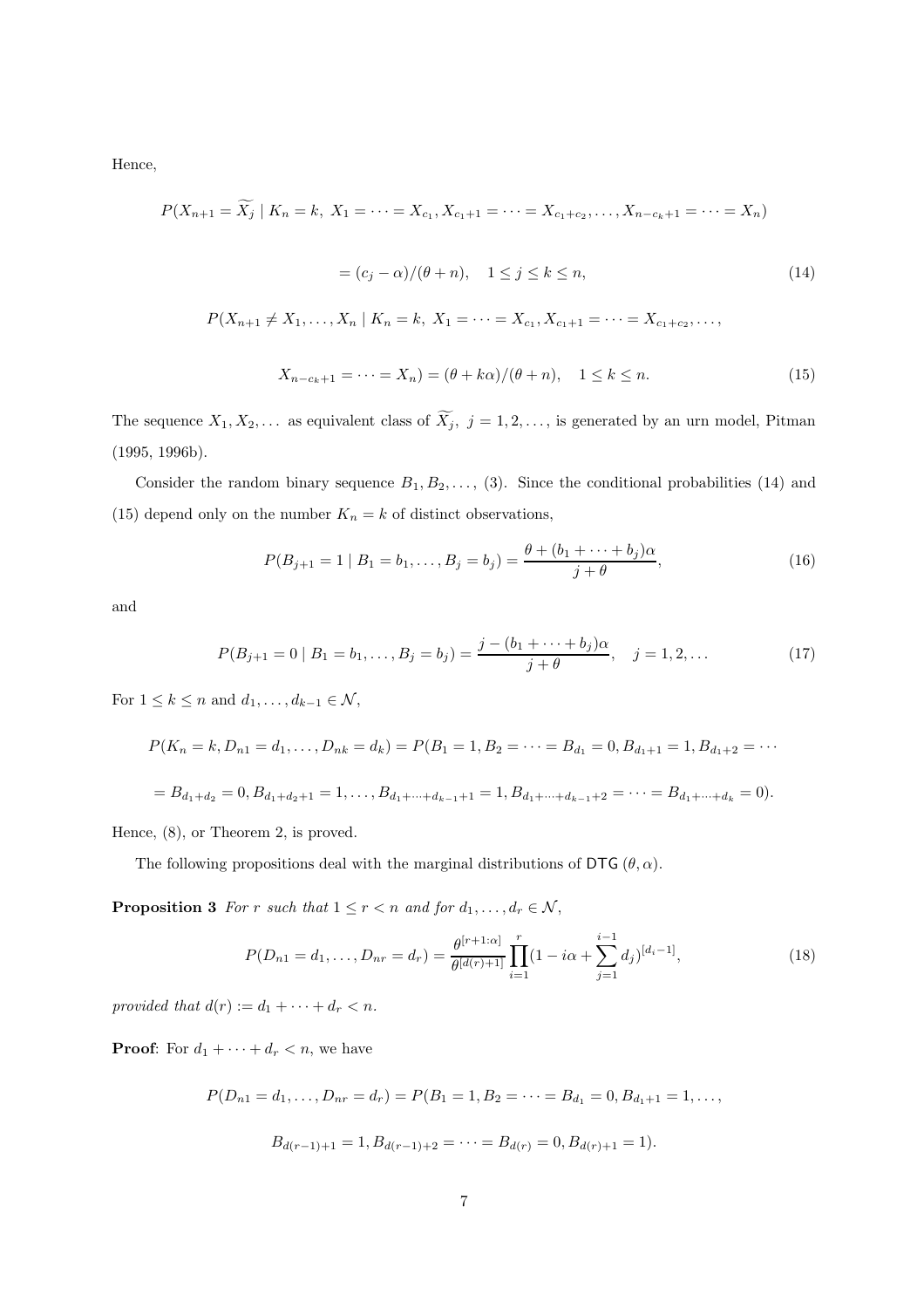Hence (18) is obtained using (16) and (17).  $\Box$ 

If  $k = 1$ ,  $D_{n1} = n$  by convention of (8), and

$$
P\{D_{n1} = n\} = (1 - \alpha)^{[n-1]}/(1 + \theta)^{[n-1]},
$$

from (16) and (17). Otherwise,  $k > 1$  or  $D_{n1} < n$ , as a special case of (18),

$$
P\{D_{n1} = d_1\} = (\theta + \alpha)(1 - \alpha)^{[d_1 - 1]}/(1 + \theta)^{[d_1 - 1]}.
$$

Hence,  $D_{n1} - 1$  has the bounded Waring distribution BWa  $(n - 1, 1 + \theta, 1 - \alpha)$  (see Yamato (1997)). The following proposition extends this result.

**Proposition 4** *Let*  $r, d_1, \ldots, d_{r-1} \in \mathcal{N}$  *be such that*  $1 < r \leq n$  *and*  $d(r-1) = d_1 + \cdots + d_{r-1} < n$ *. If*  $r < k$ ,

$$
P(D_{nr} = d_r | D_{n1} = d_1, ..., D_{n,r-1} = d_{r-1}) = \frac{(\theta + r\alpha)(d(r-1) + 1 - r\alpha)^{[d_r-1]}}{(d(r-1) + 1 + \theta)^{[d_r]}}, \quad 1 \le d_r < d(r-1),
$$
\n(19)

*and if*  $r = k$  *or*  $d_r = n - d(r - 1)$ *,* 

$$
P(D_{nr} = d_r | D_{n1} = d_1, ..., D_{n,r-1} = d_{r-1}) = \frac{(d(r-1) + 1 - r\alpha)^{[d_r - 1]}}{(d(r-1) + 1 + \theta)^{[d_r - 1]}}.
$$
\n(20)

**Proof:** For  $d_r = 1, 2, \ldots, n - d(r - 1) - 1$ , dividing (18) by the equation with  $r - 1$  instead of r we have (19). For  $d_r = n - d(r - 1)$ , dividing (8) with  $k = r$  by (18) with  $r - 1$  instead of r we have (20).  $\Box$ The probabilities (19) and (20) show that the conditional distribution of  $D_{nr} - 1$  given  $d(r - 1)$  is the bounded Waring distribution BWa  $(n - d(r - 1) - 1, d(r - 1) + 1 + \theta, d(r - 1) + 1 - r\alpha)$ .

#### **5 Number of distinct observations**

The distribution of  $K_n$  (4) for  $\alpha = 0$  is **STR1F**  $(n, \theta)$ , a subfamily of the Stirling family of probability distributions, defined by  $P(K_n = k) = \binom{n}{k} \theta^k / \theta^{[n]}$   $k = 1, ..., n$ , Sibuya (1988). The generalized distribution (9) of  $K_n$  in Theorem 3 is proved as follows.

First, special cases of (9) are shown: By definition  $B_1 = K_1 = 1$ . From the conditional probabilities (16) and (17),  $P(K_2 = 1) = P(B_1 = 1, B_2 = 0) = (1 - \alpha)/(\theta + 1)$  and  $P(K_2 = 2) = P(B_1 = B_2 = 1)$ 1) =  $(\theta + \alpha)/(\theta + 1)$ . Similarly,  $P(K_n = 1) = P(B_1 = 1, B_2 = \cdots = B_n = 0) = \theta(1 - \alpha)^{[n-1]}/\theta^{[n]}$  and  $P(K_n = n) = P(B_1 = \cdots = B_n = 1) = \theta^{[n:\alpha]}/\theta^{[n]}$ .

Assume (9) for a positive integer n, and from  $(16)$  and  $(17)$ ,

$$
P(K_{n+1} = k+1 | K_n = k) = \frac{\theta + k\alpha}{\theta + n}, \ \ P(K_{n+1} = k | K_n = k) = \frac{n - k\alpha}{\theta + n}.
$$
 (21)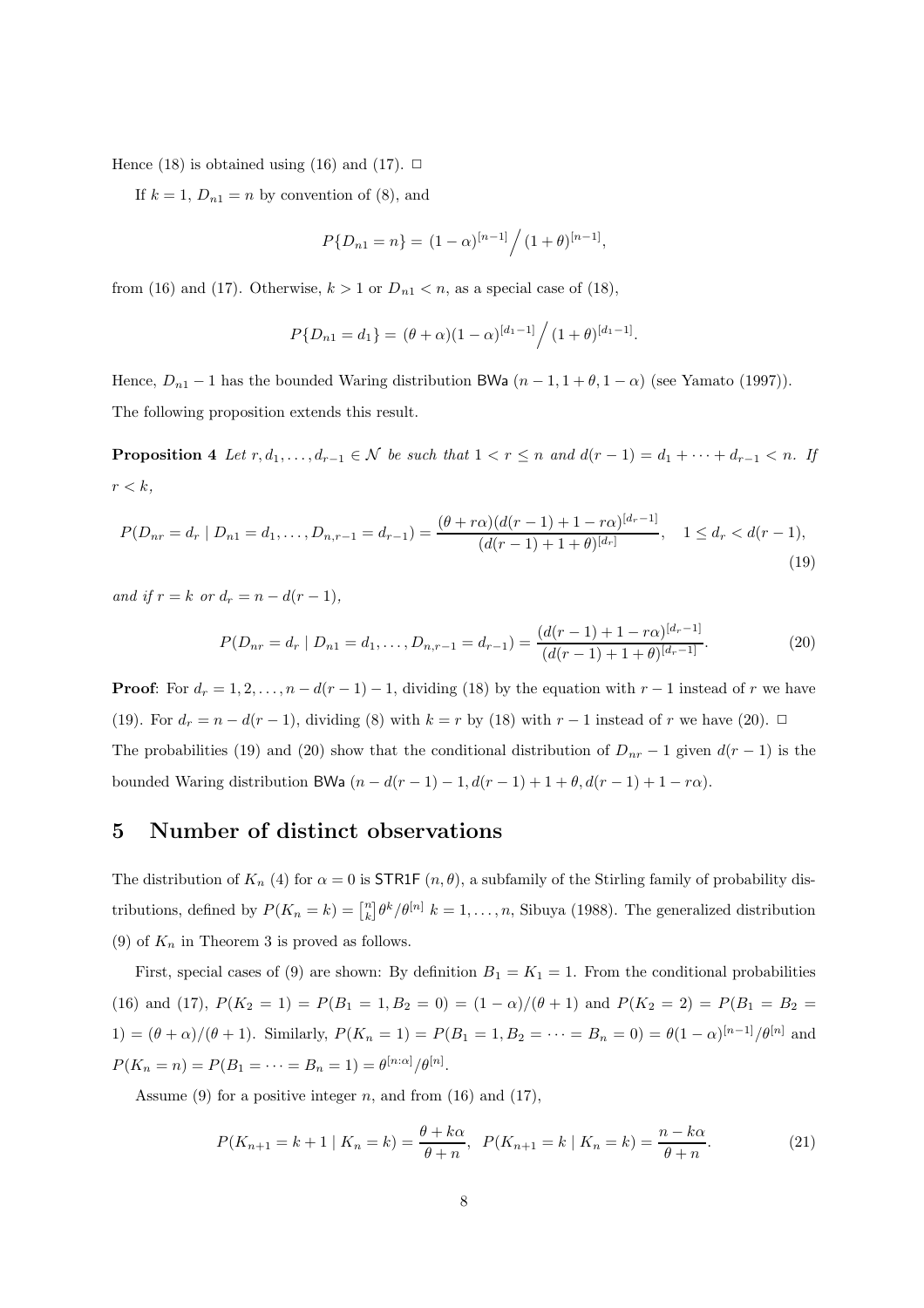This relation and

$$
P(K_{n+1} = k) = P(K_{n+1} = k | K_n = k)P(K_n = k) + P(K_{n+1} = k | K_n = k-1)P(K_n = k-1)
$$

show that  $\alpha^k \theta^{[n]} P(K_n = k) / \theta^{[k:n]}$  satisfies the recurrence formula (10). Hence, (9) and Theorem 3 are proved.  $\Box$ 

On the right-hand side of (21), we have  $n - k\alpha > 0$  for  $k = 1, ..., n$  because of  $0 \leq \alpha < 1$ . Since  $c(n, n; \alpha) = \alpha^n$  and  $c(n, 0; \alpha) = 0$   $(n > 0)$ , using (21) it is seen by induction that  $c(n, k; \alpha) > 0$  for  $k = 1, \ldots, n$ . Similarly, using (21) it is derived by induction that  $c(n, k; 1/2) = 2^{k-2n}(2n - k - 1)!/[(n - 1)/2]$  $k$ )! $(k-1)$ !],  $k = 1, \ldots, n$ .

Thus for  $\theta = 0$  and  $\alpha = 1/2$ , we have

$$
P(K_n = k) = \binom{2n - k - 1}{n - 1} 2^{k+1-2n},
$$

and for  $\theta = \alpha = 1/2$ ,

$$
P(K_n = k) = \frac{k(n-1)!}{(3/2)^{[n-1]}} \binom{2n-k-1}{n-1} 2^{k+1-2n},
$$

(Pitman(1997), p.81). Using the descending factorial, the probability (9) can be written as

$$
P(K_n = k) = \frac{(-\theta/\alpha)^{(k)}}{(-\theta)^{(n)}} C(n, k; \alpha), \quad k = 1, \dots, n.
$$

This is the same form as the probability (6.6) of Charalambides and Singh (1988), p.2564, which was derived in a different context.

For  $(C_{n1},\ldots,C_{nk})$  with  $K_n = k$ , define

$$
M_j := \sum_{i=1}^n \mathbb{I}[C_{ni} = j], \quad j = 1, \dots, n,
$$

which is the number of categories with frequency  $j$ , sometimes called 'frequency of frequencies'. Note that  $\sum_{j=1}^n M_j = k$  and  $\sum_{j=1}^n j M_j = n$ . For a fixed  $(m_1, \ldots, m_n)$  satisfying  $\sum_{j=1}^n m_j = k$  and  $\sum_{j=1}^n j m_j = n$ , multiply (13) by the number of ways which gives  $(m_1, \ldots, m_n)$  to get the Pitman sampling formula, Pitman (1995),

$$
P(K_n = k, (M_1, ..., M_n) = (m_1, ..., m_n)) = n! (\theta^{[k:\alpha]} / \theta^{[n]}) \prod_{j=1}^n \{((1-\alpha)^{[j-1]}/j!)^{m_j} / m_j!\}
$$

$$
= \frac{(-1)^{n-k} \theta^{[k:\alpha]} n!}{\alpha^k \theta^{[n]}} \prod_{j=1}^n \frac{1}{m_j!} {\alpha \choose j}^{m_j}.
$$
(22)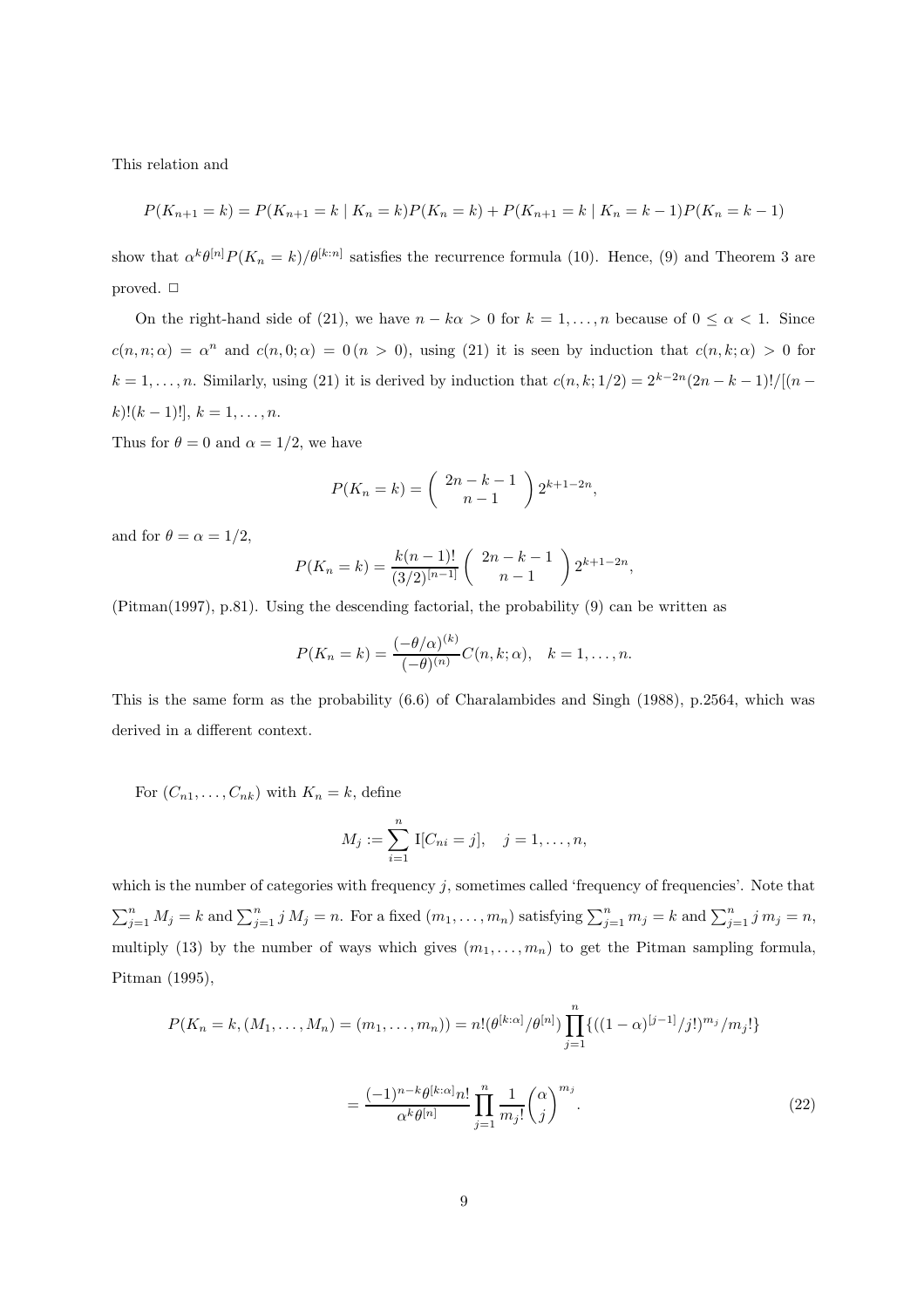By the summation  $\sum_1$  over  $m_1, \ldots, m_n \in \mathcal{N}$  satisfying  $\sum_{j=1}^n m_j = k$  and  $\sum_{j=1}^n j m_j = n$  with fixed k and n,  $P(K_n = k) = \sum_{1} P(K_n = k, (M_1, \ldots, M_n) = (m_1, \ldots, m_n))$ . Applying to this summation an expression of C-number given by Charalambides and Singh (1988), p.2553,

$$
C(n,k;\alpha) = \sum_{1} \frac{n!}{m_1! \cdots m_n!} {\binom{\alpha}{1}}^{m_1} \cdots {\binom{\alpha}{n}}^{m_n},
$$

we can also get the distribution (9) of  $K_n$ .

#### **Acknowledgment**

The authors would like to thank Professor Jim Pitman for his comments.

#### **References**

- [1] Charalambides, Ch.A. and Singh, J. (1988), A review of the Stirling numbers, their generalizations and statistical applications, *Commun. Statist.-Theory Meth.* **17**, 2533–2595.
- [2] Donnelly, P. and Joyce, P. (1991), Consistent ordered sampling distribution: Characterization and convergence, *Adv. Appl. Probab.* **23**, 229–258
- [3] Gnedin, A.V. (1998), On convergence and extensions of size-biased permutation, *J. Appl. Prob.* **35**, 642–650.
- [4] Johnson, N.L., Kotz, S. and Balakrishnan, N.B. (1997), *Discrete Multivariate Distributions*, Wiley, New York.
- [5] Patil, G.P. and Taillie, C. (1977), Diversity as a concept and its implications for random communities, *Bull. Internat. Statist. Inst.* **47**, 497–515.
- [6] Pitman, J. (1995), Exchangeable and partially exchangeable random partitions, *Probab. Theory Relat. Fields* **102**, 145–158.
- [7] Pitman, J. (1996a), Random discrete distributions invariant under size-biased permutation, *Adv. Appl. Prob.* **28**, 525–539.
- [8] Pitman, J. (1996b), Some developments of the Blackwell-MacQueen urn scheme, in: T.S. Ferguson, L.S. Shapley and J.B. MacQueen eds., *Statistics, Probability and Game Theory. Papers in Honor of David Blackwell*, IMS, Hayward, CA, 245–267.
- [9] Pitman, J. (1997), Partition structures derived from Brownian motion and stable subordinaters, *Bernoulli*. **3**, 79–96.